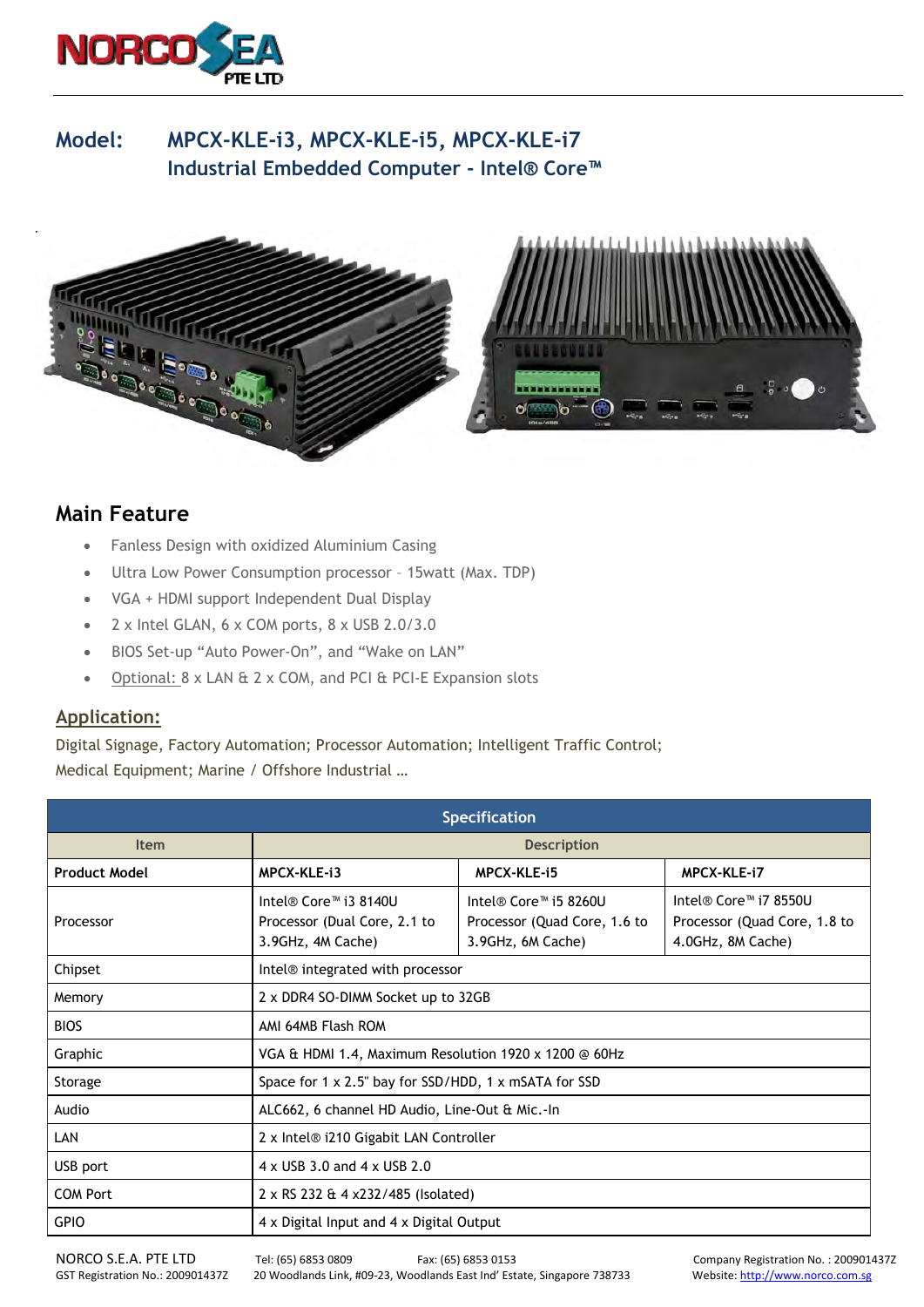

| Watch-Dog Timer                      | Programmable 0 to 255 min, support Hardware Reset                                                                                                                                                         |  |  |
|--------------------------------------|-----------------------------------------------------------------------------------------------------------------------------------------------------------------------------------------------------------|--|--|
| Expansive interface                  | 1 x Mini PCI-E slot for WIFI & Bluetooth<br>Optional: 2 x PCI, or 1 x PCI + PCI-E X1, or 1 x PCI-E X1 + 1 x PCI-E X4 slots                                                                                |  |  |
| I/O port                             | VGA + HDMI, $2 \times R$ J45, $4 \times$ USB 3.0, $4 \times$ USB 2.0, $6 \times$ COM, $1 \times$ SIM Slot, $2 \times$ Lin-out / Mic.-In, $1 \times$<br>Power Switch, 1 x DC input, 1 x PS2, 1 x DIO Block |  |  |
| Power Supply                         | 12 - 24 VDC wide range                                                                                                                                                                                    |  |  |
| Construction                         | Oxidized Aluminium Case                                                                                                                                                                                   |  |  |
| OS supporting                        | DOS, Windows 7 / 10, Linux                                                                                                                                                                                |  |  |
| Environment                          | Operating temperature: -10 °C to 60 °C<br>Storage temperature: - 20 °C to 80 °C<br>Storage humidity: 5% to 95%non-condensing<br>Vibration: 17 to 500HZ 1G PTP; Shock: 1G /peak( 11m sec)                  |  |  |
| Compliance                           | CE/FCC/ROHS                                                                                                                                                                                               |  |  |
| Dimension $W \times H \times D$ (mm) | 235 x 192 x 68                                                                                                                                                                                            |  |  |
| <b>Ordering Information</b>          |                                                                                                                                                                                                           |  |  |
| MPCX-KLE-i3                          | Industrial Fanless Computer with Intel® Core <sup>™</sup> i3 8140U                                                                                                                                        |  |  |
| <b>MPCX-KLE-15</b>                   | Industrial Fanless Computer with Intel® Core™ i5 8260U                                                                                                                                                    |  |  |
| <b>MPCX-KLE-i7</b>                   | Industrial Fanless Computer with Intel® Core <sup>™</sup> i7 8550U                                                                                                                                        |  |  |
| Optional (8 x GLAN)                  | Upgrade to 8 x Intel® i210 Gigabit LAN, 2 x COM                                                                                                                                                           |  |  |
| <b>Optional (Expansion Slots)</b>    | Upgrade to 2 x PCI, or 1 x PCI + PCI-E X1, or 1 x PCI-E X1 + 1 x PCI-E X4 expansion slots                                                                                                                 |  |  |
| <b>Optional - RAM</b>                | 8 to 32GB DDR4 SO-DIMM RAM                                                                                                                                                                                |  |  |
| Optional - SSD / HDD                 | 64 GB to 2TB SSD / 500GB to 2TB 2.5" SATA HDD                                                                                                                                                             |  |  |
| <b>Optional - WIFI</b>               | WIFI + Bluetooth with Antenna                                                                                                                                                                             |  |  |
| <b>Optional - OS</b>                 | Windows 7/10 Professional, or Win 10 IoT Enterprise 64 bit                                                                                                                                                |  |  |

## **Structure Diagram**